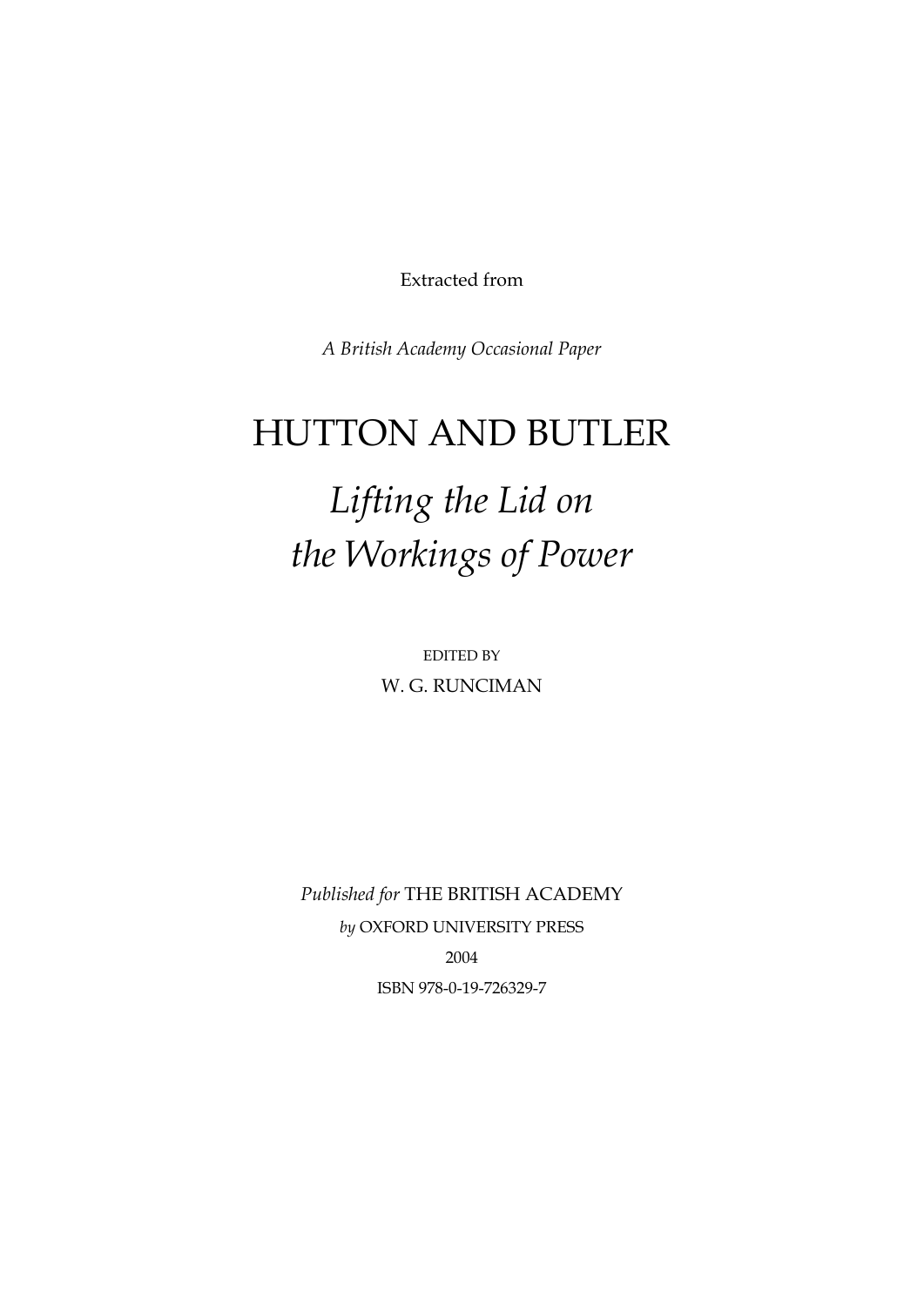Accuracy, Independence, and Trust

ONORA O'NEILL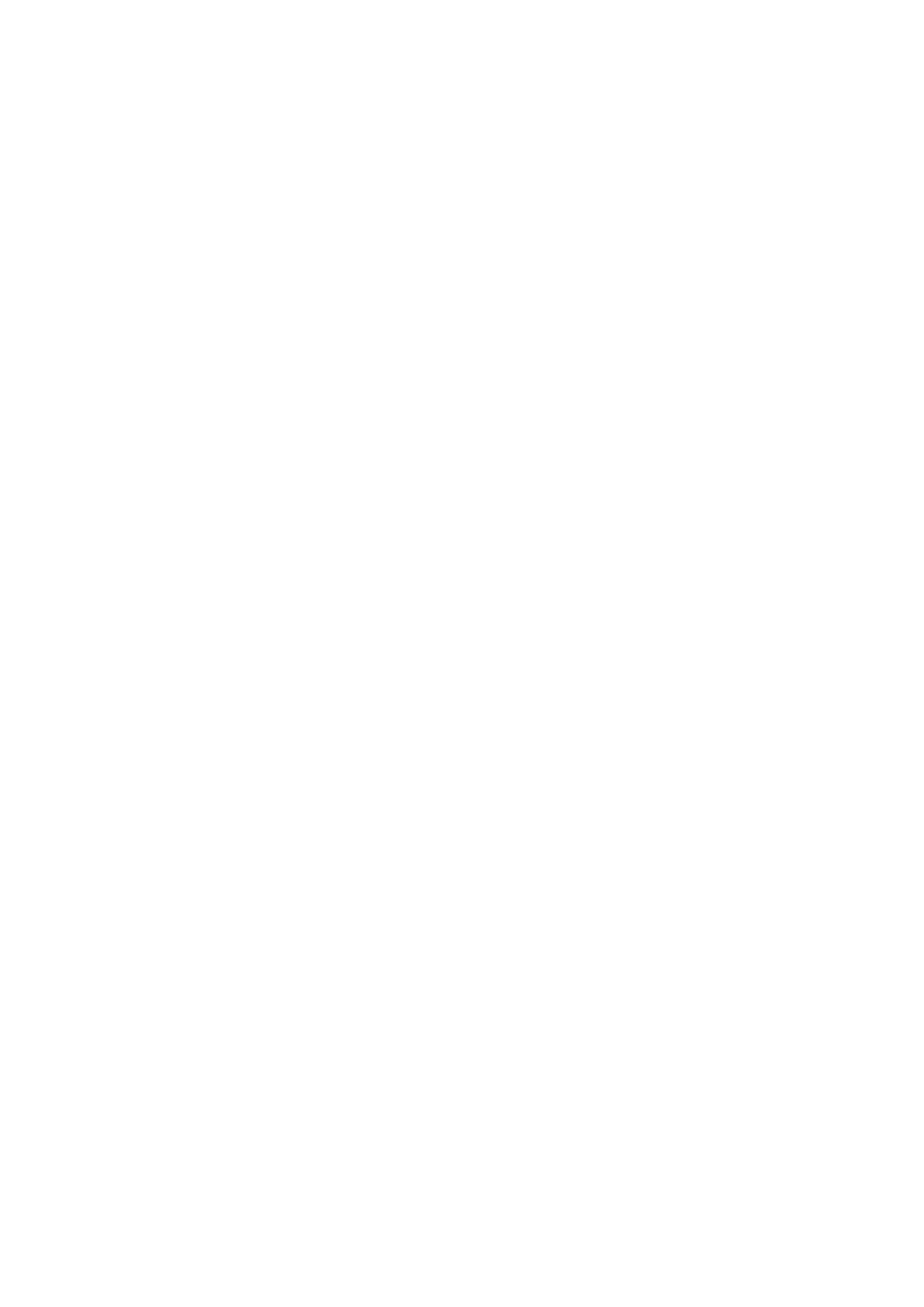Lord Hutton's task was to investigate the events surrounding the death of Dr David Kelly. His interpretation of his remit led him to focus on a range of accusations and counter-accusations. Government and the BBC had accused one another of inaccuracy, of making (partly) untruthful claims. More specifically, Andrew Gilligan's broadcast at 6.07 a.m. on 29 May 2003 was said to accuse the Government of *knowingly* adding a false claim to its *dossier* on Iraq, hence of lying to the public about one aspect of the grounds for invading Iraq.1 Alastair Campbell, speaking for the Government, had accused the BBC of *wilfully* maintaining a false claim that Government had done this in the face of evidence that it had not, of reiterating the claim and refusing to check its truth or falsity.2 Lord Hutton concluded that the BBC's stronger accusation did not stick,<sup>3</sup> but that the Government's weaker accusation stuck.<sup>4</sup>

The accusations, if substantiated, were likely to damage public trust in the Government or in the BBC, or in both. Lord Hutton's findings suggest on the surface that trust in the BBC should have been more seriously damaged. However, some months later, trust in the BBC appeared less damaged than trust in Government. There were no doubt lots of reasons for this: the BBC was more trusted than Government before the Hutton report was published.5

<sup>1</sup> Lord Hutton, *Report of the Inquiry into the Circumstances Surrounding the Death of David Kelly C.M.G.*, HC 247 (2004) (hereafter Hutton), para. 32, pp. 12–13. The broadcast included the words 'what we've been told by one of the senior officials in charge of drawing up that dossier was that, actually the government probably erm, knew that that forty five minute figure was wrong, even before it decided to put it in.' Subsequently many in the BBC defended the broadcast on the grounds that it had merely reported an accusation, but had not accused; I shall return to this point.

<sup>2</sup> Hutton para. 63, p. 41. Campbell also accused the BBC of subsequently lying about what they had done: Hutton para. 265, p. 178.

<sup>3</sup> Hutton para. 467 (1), pp. 319–21.

<sup>4</sup> Hutton para. 467 (3), pp. 321–3.

<sup>5</sup> http://www.mori.com/polls/2003/iraq4-top.shtml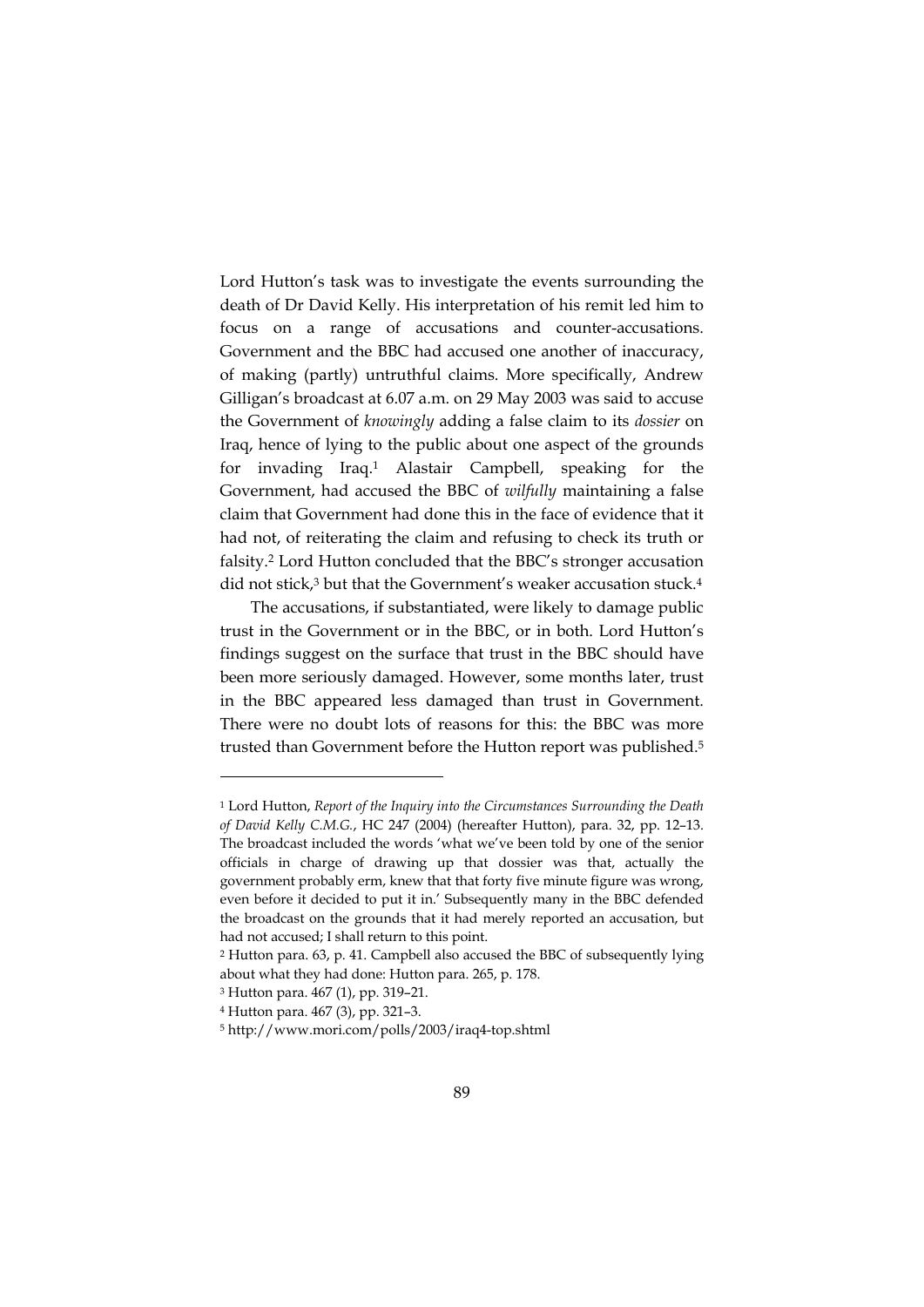The BBC apologised after the Report was published and Government did not (arguably, since the central accusation against Government had not been substantiated, no apology was called for). The Chairman of Governors and the Director-General of the BBC resigned, and ministers did not (again, arguably, the Report had not given them reason to do so). More significantly, I suspect, reports of levels of trust and mistrust in Government and in the BBC reflect a wide range of issues, most of them unrelated to the events covered in the Hutton Report.

This might suggest that the Hutton Report can't tell us much about public trust and mistrust. However, that conclusion may reflect too ready an assumption that trust and mistrust are no more than rather general attitudes of the sort that pollsters investigate, and that they float free of evidence. This can no doubt happen: trust and mistrust can be blind and unevidenced. But usually they are not.

#### *Placing and refusing trust*

1

Trust is a practical matter: we decide to place or to refuse trust in others' words and actions, in their claims and commitments. In an ideal world we would place trust in true claims and in commitments that are followed up in action, and refuse trust to false claims and to commitments that are not followed up in action. But since claims and commitments do not wear their truth or reliability on their face, we have to judge cases. More precisely,

<sup>6</sup> The apology may have been retracted in comments made by Greg Dyke and Andrew Gilligan after the publication of the Butler report. Greg Dyke is quoted as saying 'I would defend that decision (to broadcast Dr Kelly's concerns) forever.' http://news.bbc.co.uk/1/hi/uk\_politics/3895135.stm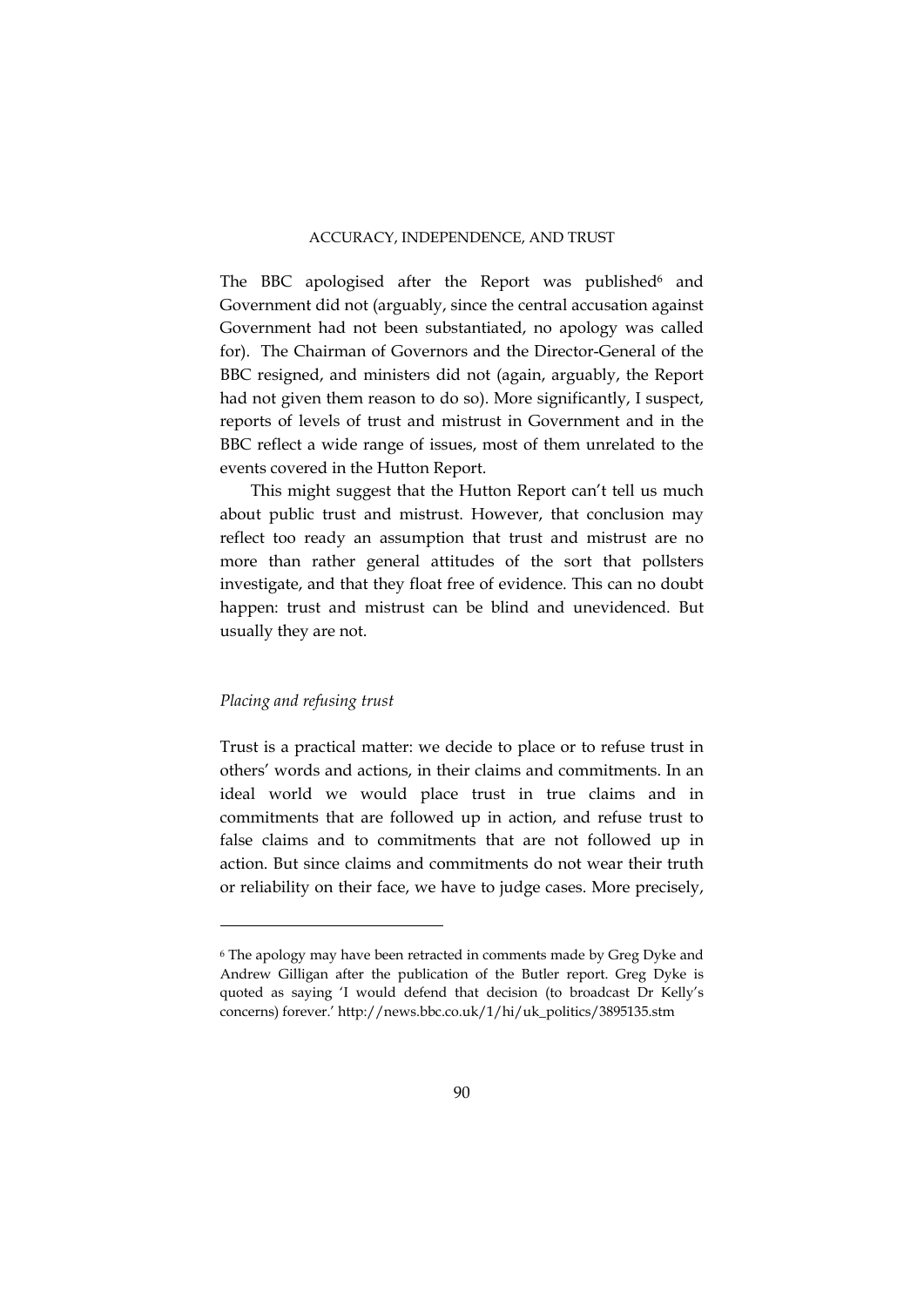we have to judge specific claims and specific commitments to action on the basis of such evidence as we can assemble for them. Since we place or refuse trust in *specific* truth claims and *specific* commitments to action, we often  $-$  and very reasonably  $-$  trust persons and institutions in some matters, but refuse to trust them in others.

 Placing and refusing trust do not demand *proof* that others' claims are true, or *guarantees* that they will honour their commitments. Proofs and guarantees marginalize trust by eliminating the context in which it is needed. Nevertheless, trust is evidence-based. That is why we are generally better at judging whether it is reasonable to trust *specific* truth claims or *specific* commitments, than we are at judging whether a person or institution is to be trusted — or mistrusted — across the board. It can be entirely sensible to trust some, but not other claims made by a journalist — or a politician. It is one thing to judge whether a claim that Iraq had ready-to-use WMDs is likely to be true or false; another to judge (whether or not the claim about WMDs is true) that those who made the claim lacked reasonable evidence; a third to judge (whether or not the claim about WMDs is true) that those who made it both lacked reasonable evidence and knew that they lacked reasonable evidence, so were lying. For Andrew Gilligan's initial claim7 to stick he did not have to judge or state whether or not Iraq had WMDs ready to hand. But he did have to judge and indicate the grounds both for thinking that Government had lacked reasonable evidence for claiming that Iraq had WMDs

<sup>7</sup> Even if Andrew Gilligan's broadcast could have been defended as reporting allegations about Government made by a reliable source, rather than as making allegations about Government (a move tried by the BBC), these distinctions would be important. See below.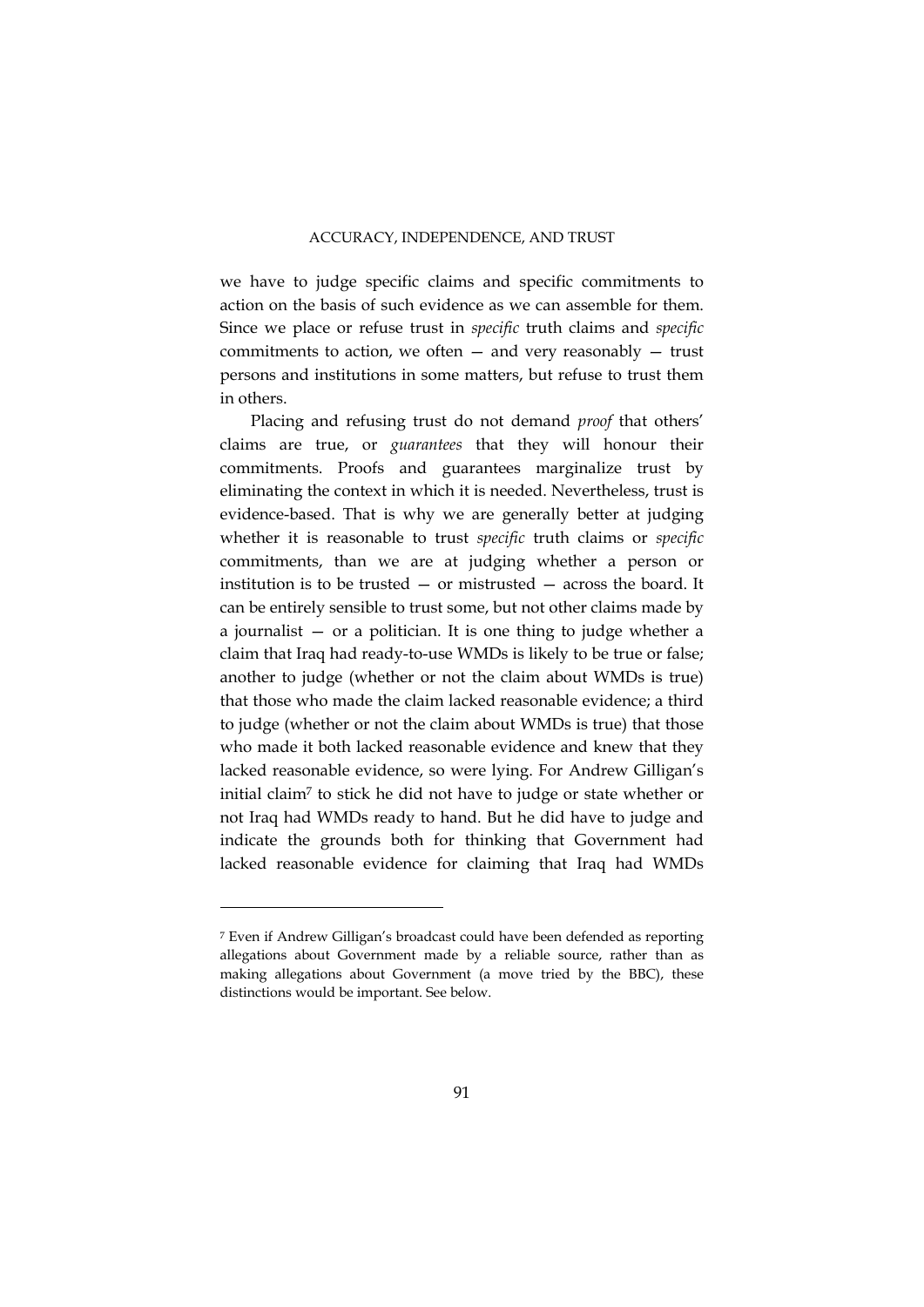ready to hand, and for thinking that they had known that they lacked reasonable evidence. In saying that he had to judge these matters, I do not mean that he needed proof: he needed only reasonable evidence.8

#### *The demands of accuracy*

1

Is this epistemological fussiness just an occupational deformation of philosophers, and irrelevant to journalism and public life? I don't think so. Both Government and the media accept that (with very rare exceptions) their truth claims should aim to be *intelligible* and *accurate,* and their commitments *intelligible* and *reliable* (the latter is evidently of greater importance in judging governments; the media make many truth claims, but few commitments). The requirement that truth claims and commitments be intelligible to intended audiences may seem banal, although it is quite often flouted (for example, by those in thrall to communication strategies or to ideals of political correctness). However, I shall take this demand as uncontroversial. Requirements for accuracy and for reliability introduce more complex considerations. The demand for accuracy in communication is central to any consideration of the Hutton Report.

 A demand for accuracy is not a demand that anybody communicate 'the whole truth', or that they communicate without selectivity, or that they achieve high precision. Nor is it a demand for objectivity, which might be understood as combining

<sup>8</sup> This is not to say that the truth of claims about Iraq's WMDs was wholly irrelevant. Those who make true claims relying on evidence they believe to be inadequate are likely to be judged less harshly than those who make false claims relying on evidence they believe to be inadequate.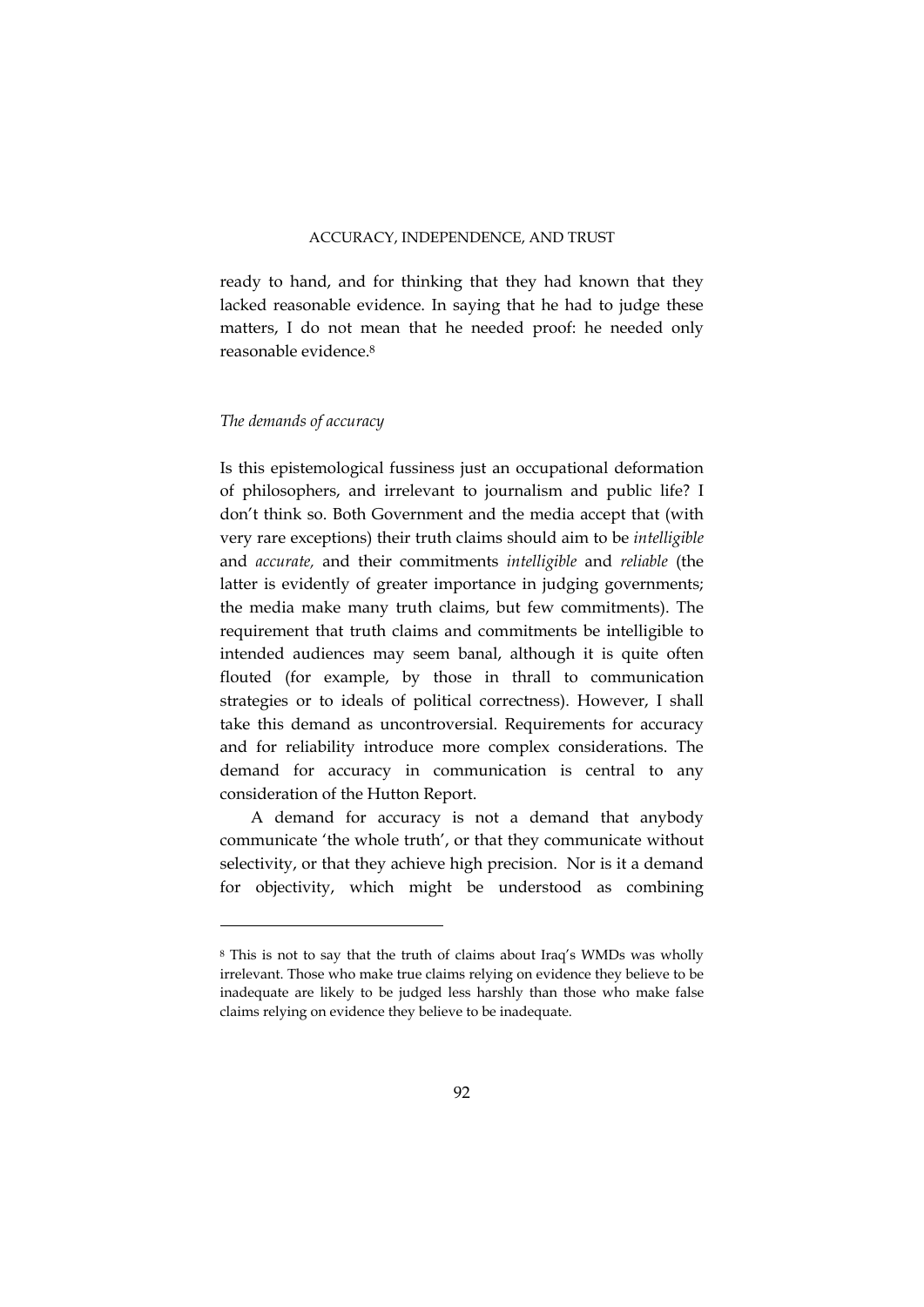requirements for accuracy with requirements for coverage, or even for impartiality. A commitment to accuracy is simply a matter of seeking to avoid false claims. It is a central part even of the least demanding press codes, such as the Press Complaints Commission *Code of Practice*.9 It is, of course, also a central element in the more demanding set of standards required in Public Service Broadcasting and basic to the *Producers' Guidelines* of the BBC,10 under which Andrew Gilligan was working. Equally, accuracy is constantly invoked as a standard in Government communication, and was taken as central in the post-Hutton *Independent Review of Government Communications*, chaired by Bob Phillis, that reported in January 2004.11 Nobody advocates or condones inaccuracy. Indeed, it is hard to see how the issues covered in the Hutton Report could have led to any dispute between the Government and the BBC if it had not been common ground that accuracy matters.

 Clearly a commitment to accuracy cannot demand exceptionless success. Neither Government nor the media, nor any of us, are going to achieve that. The only way to ensure total accuracy would be to avoid all communication. It is not just that those who work at some speed  $-$  not only journalists  $-$  often have to deliver before they can check all their claims thoroughly.

<sup>9</sup> Accuracy is the first requirement of the Press Complaints Commission *Code of Practice*, which demands that: 'i) The Press must take care not to publish inaccurate, misleading or distorted information, including pictures'; and 'ii) A significant inaccuracy, misleading statement or distortion once recognised must be corrected, promptly and with due prominence, and — where appropriate — an apology published.'

See http://www.pcc.org.uk/cop/cop.asp

<sup>10</sup> *Producers' Guidelines: The BBC's values and standards* (London: BBC, 2000), http://www.bbc.co.uk/info/policies/producer\_guides/pdf/section1.pdf 11 http://www.gcreview.gov.uk/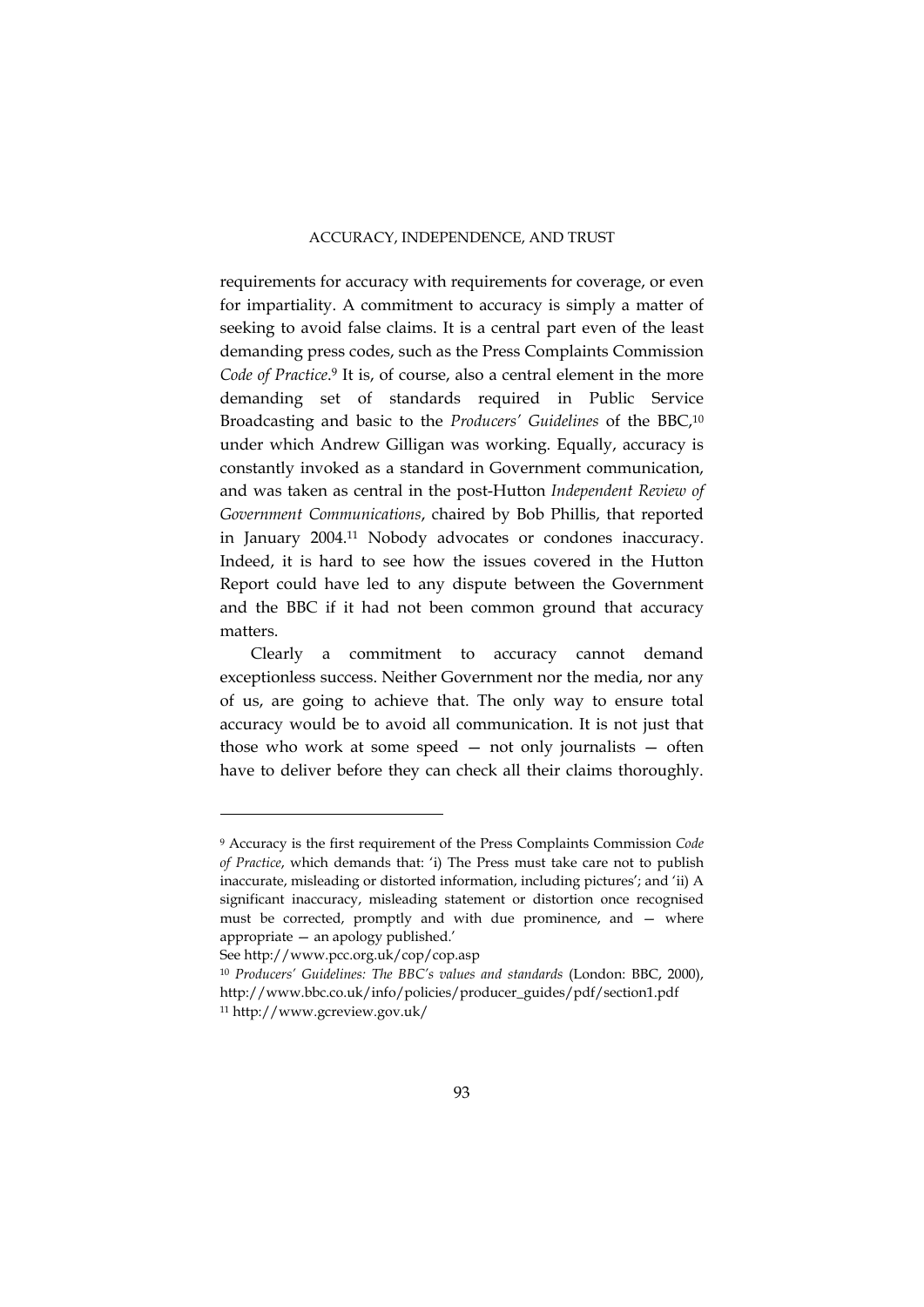The deeper reasons why we cannot demand total accuracy are that evidence is often incomplete, that available evidence tracks truth imperfectly, and that even those who take care in making truth claims track evidence imperfectly. Even those who work slowly and methodically may get things wrong on occasion. Nor is scrupulous honesty enough to secure accuracy: truthfulness is helpful for avoiding inaccuracy, but cannot guarantee truth, or even accuracy on specific points. So a commitment to accuracy would be incomplete and unrealistic unless it included a commitment to correct inadvertent inaccuracy, as demanded by the second clause in the Press Complaints Commission *Code of Practice*.

 We may all be fallible, but there are nevertheless differences between communication that aims at accuracy, communication that is casual about accuracy, and communication that is deliberately inaccurate. Communication that aims at accuracy uses tried and tested procedures: the routines of fact-checking and verifying sources, of checking the record and the calculations, of submitting work to others' judgement, of selecting and testing the caveats and qualifications, are all of them part and parcel of a commitment to accuracy. Procedures for securing a good level of accuracy are typically embedded in professional and institutional processes, including journalistic, editorial, administrative and managerial processes. Following these procedures can be boring, but given the inevitable incompleteness and untidiness of available evidence, these routines are needed if we are to achieve a reasonable level of accuracy in making truth claims about complex matters, and most urgently needed where the evidence is hardest to assess. They entrench ways of ensuring that claims are limited and qualified, that communication does not mislead by going beyond that evidence. Where the evidence is thin, it is possible to say so; where a source is untested, that can be made plain; where a conclusion is no more than speculative, that can be emphasized;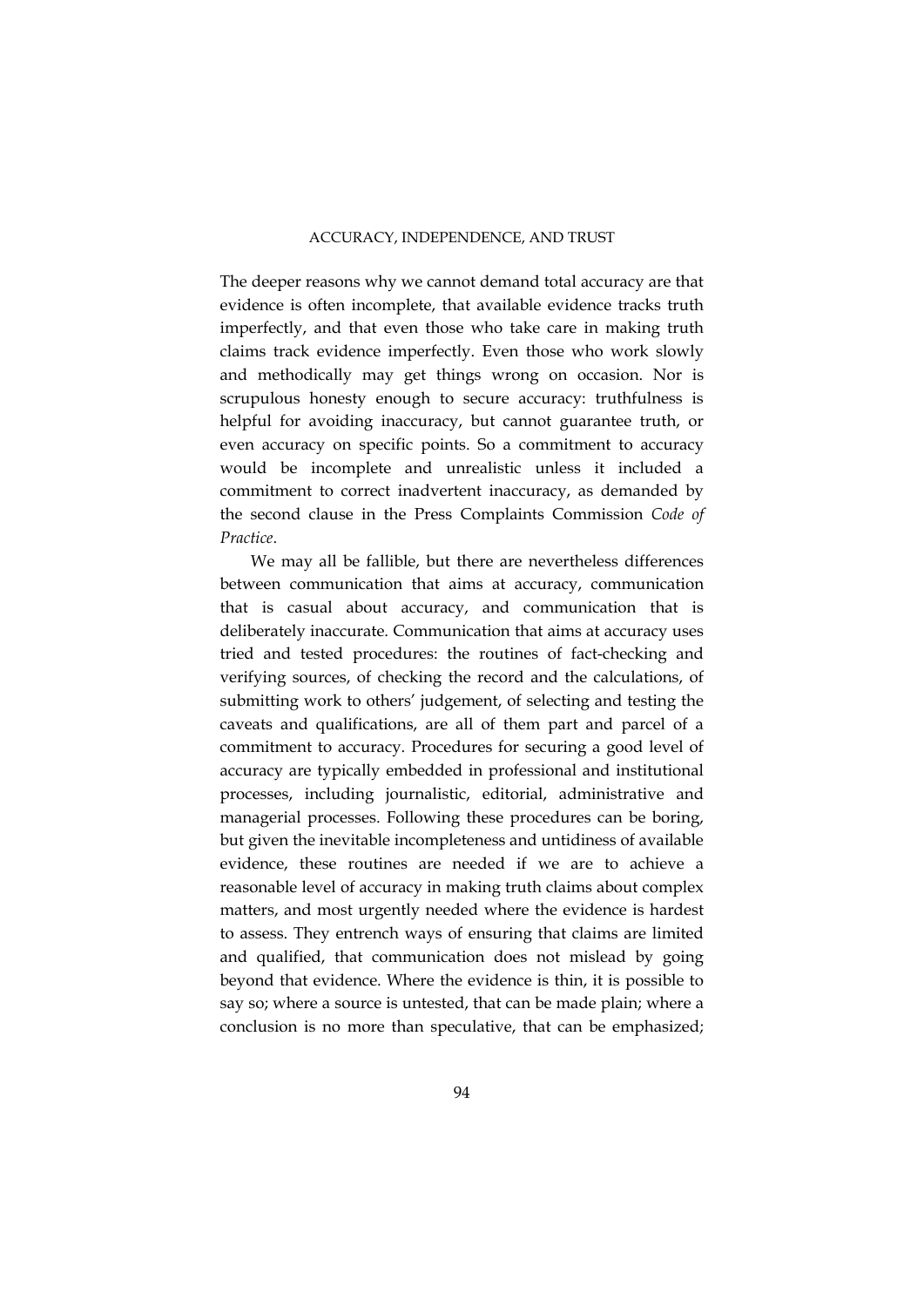where there is a gap in the information, that can be pointed out rather than slurred; and so on. Routines to achieve these standards are part and parcel of good journalistic and editorial procedures, of good administrative and civil service process, and more generally of good professional practice.

 Where inaccuracy comes to light at a later stage, there can be equally routine ways of dealing with it. Corrections can be made; caveats that were omitted can be added; inaccuracy that has misled others may be remedied. Deliberate inaccuracy that has defamed or injured others may require weightier remedies, such as retraction, apology, compensation — or resignation.

 Institutions and professionals that aim at accuracy in their communication — among them Government and the media need reliable routines of these sorts. Accurate communication needs attentive and organized efforts to avoid communication that misinforms and misleads. Mere freedom of expression will not be enough for discovering truth, or for maintaining accuracy. As the late Bernard Williams noted:

In institutions that are expressly dedicated to finding out the truth, such as universities, research institutes, and courts of law, speech is not at all unregulated. People cannot come in from outside, speak when they feel like it, make endless irrelevant, or insulting, interventions, and so on; they cannot invoke a right to do so, and noone thinks that things would go better in the direction of truth if they could.12

Both the disciplines of accurate reporting and editorial control, and the disciplines needed for accurate communication within and by Government are demanding. Both must include and maintain

<sup>12</sup> Bernard Williams, *Truth and Truthfulness* (Princeton, NJ: Princeton University Press, 2002), p. 217.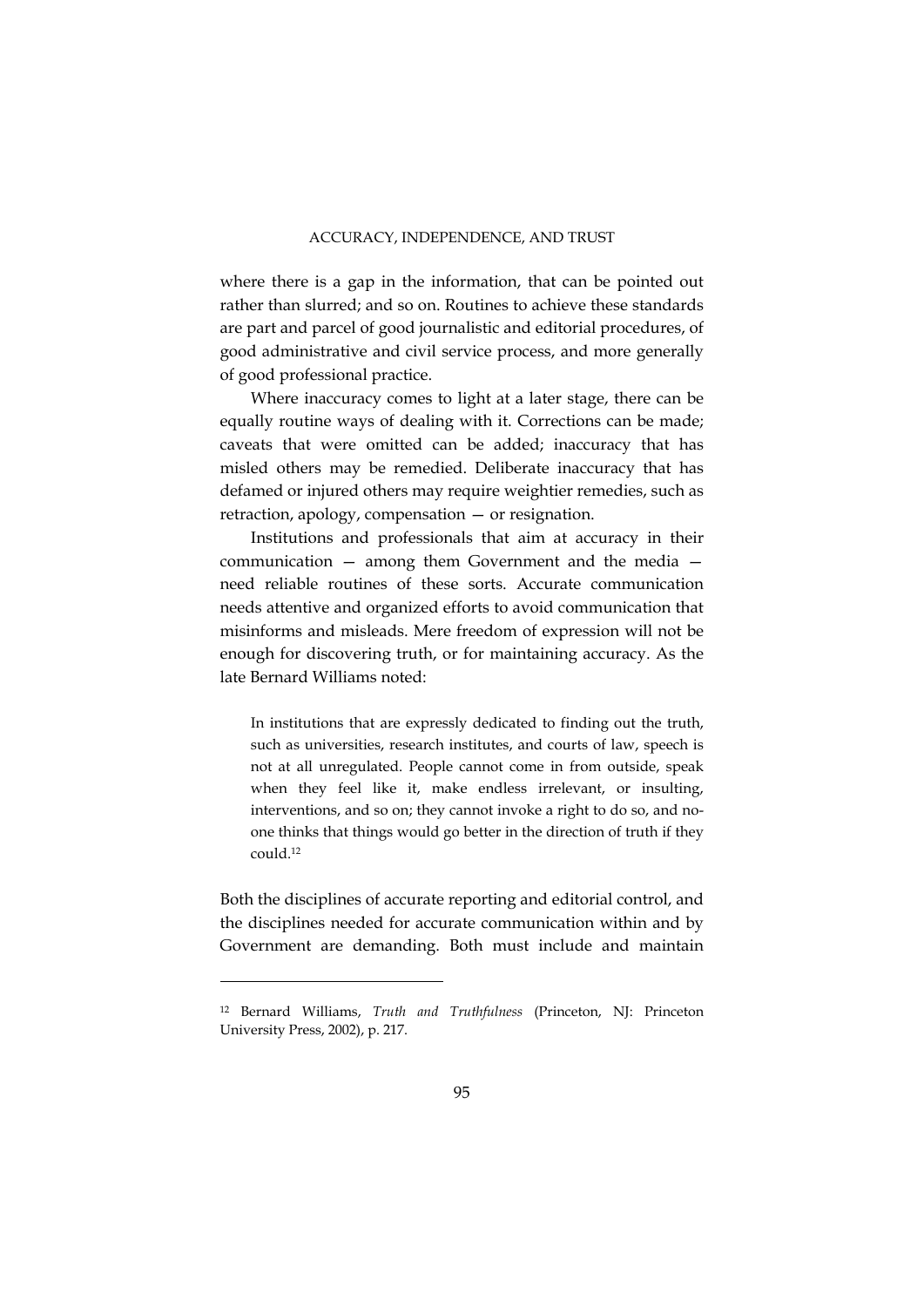processes for avoiding, detecting and correcting inaccuracy, in order to ensure that (a reasonable level of) accuracy is ultimately achieved, even if there are initial defects.

#### *Process and accuracy*

Parts of the Hutton Report examine the BBC's journalistic, editorial and managerial processes. Other parts focus (to a lesser degree) on the BBC's system of governance. Since the Report did not look at the work of the Intelligence Services, it did not consider the adequacy of the processes on which they (or other parts of government) relied: a central theme of the Butler Report.13 The Hutton Report found that the processes used by the BBC in this case did not show a sufficient commitment to accuracy. The evidence did not support a claim that Government had knowingly inserted a false claim in the dossier. Nor did it support Andrew Gilligan's claim that a knowledgeable source, later identified as Dr Kelly, had told him that Government had done so. Claims that the source had said this could not be clearly supported either by Gilligan's notes and summaries<sup>14</sup> (they come in various versions, and are hard to follow), or by Dr Kelly's statements to his line managers15 and to the House of Commons Foreign Affairs Committtee,16 or by other statements made by Dr Kelly.

<sup>13</sup> *Review of Intelligence on Weapons of Mass Destruction. Report of a Committee of Privy Counsellors*, http://www.butlerreview.org.uk/report/

<sup>14</sup> Hutton paras 229–248, pp. 155–167.

<sup>15</sup> For example: Dr Kelly wrote to his line manager Dr Bryan Wells stating on 30 June 2003 'I made no allegations or accusations about any issue related to the dossier or the Government's case for war', Hutton para. 46, pp. 25–27. He told the Foreign Affairs Select Committee that he did not believe that he was Andrew Gilligan's main source, Hutton para. 103, p. 62. An internal MoD assessment of the evidence on 4 July 2003 concluded: 'if there were a single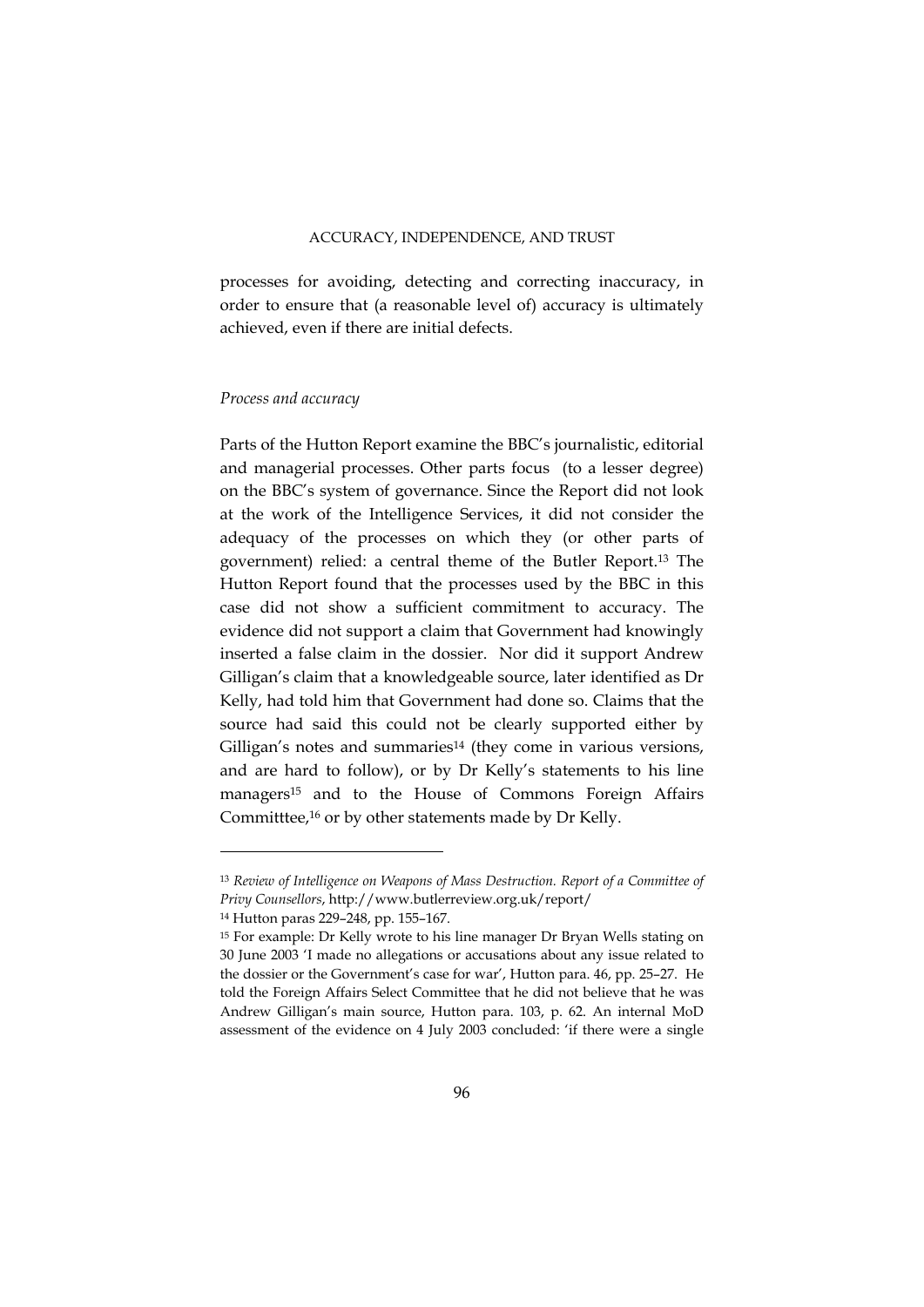The lack of clear evidence that Dr Kelly had in fact told Andrew Gilligan that the Government had knowingly inserted a false claim into the dossier on Iraq's weapons of mass destruction undermined the main line of defence used by the BBC. This defence claimed that the BBC had made no allegations against Government, but had rather reported a source's allegations against Government.17 If Andrew Gilligan had not reported his source accurately, this line of defence would fail. Within the BBC it was widely assumed that Gilligan had reported accurately.18 However, as the row between Government and BBC developed, some of those closest to the *Today* programme expressed doubts about Gilligan's standards and procedures. On 27 June 2003 — ten days before the Governors took a stand that assumed that Gilligan had been accurate — Kevin Marsh, editor of the *Today* programme, wrote to Stephen Mitchell, the Head of Radio News. He expressed worries that Andrew Gilligan's work was characterized by 'loose use of language and lack of judgement in some of his phraseology' and about his 'loose and distant relationship with Today',19 and suggested extensive changes in the way Gilligan's work should be managed.

Would the BBC's line of defence have been convincing if Andrew Gilligan had reported his source accurately? It would certainly have been a far better line of defence, but it would still

<u>.</u>

source for Gilligan's information, then it was not Kelly', Hutton para. 50, p. 32.

<sup>16</sup> Hutton para. 103, pp. 59–67.

<sup>&</sup>lt;sup>17</sup> This line of defence was used by Greg Dyke in answering Lord Hutton, Hutton para. 290, pp. 201–5, and by Gavyn Davies in writing to other Governors on 6 July 2003, Hutton para. 270, pp. 181–82.

<sup>18</sup> That this was an *assumption* rather a *conclusion* based on considering the evidence is made entirely clear in the Chairman's communication with Governors, Hutton para. 270, p. 181.

<sup>19</sup> Hutton para. 284, p. 195.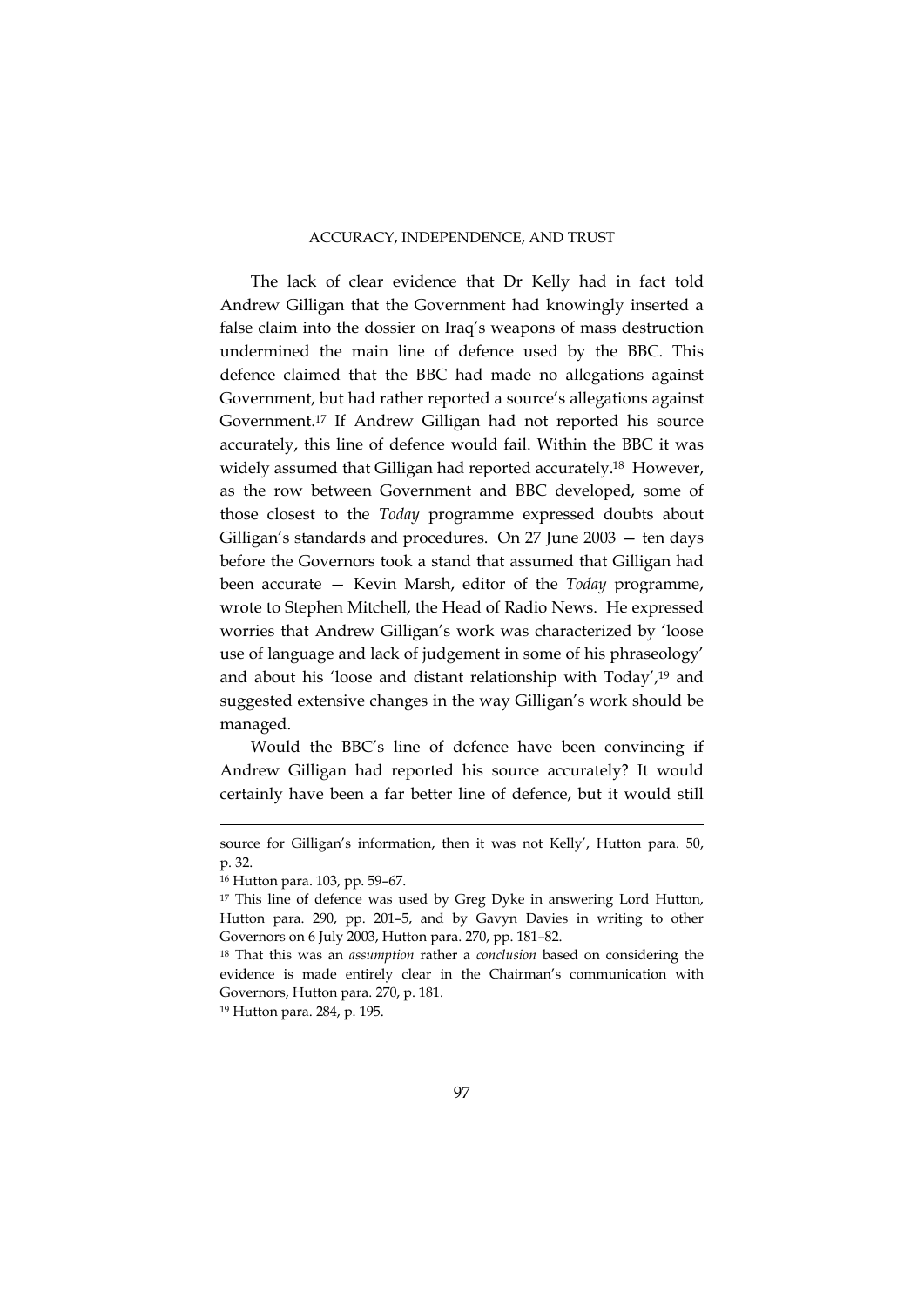not have been unproblematic. The media are taken to report the news, and where they report an unsubstantiated opinion or an allegation, a commitment to accuracy demands that they make this wholly explicit. Hence the care and caveats with which the BBC *Producers' Guidelines* address the issue of single sourcing. To meet the required standards, Andrew Gilligan would have had to report accurately what Dr Kelly had said, to take very explicit steps to show that he was only reporting an allegation, and to make the case for relying on a single source. Otherwise listeners could not have told that the BBC was reporting an accusation rather than accusing Government.

But this was not what happened. Andrew Gilligan accepted under cross-examination on 17 September 2003 that he had not reported accurately. He was asked '… when you said that the Government probably knew that it [the 45 minutes figure] was wrong, you were actually saying, whether you intended to or not, that they were dishonest, were you not?' He replied '… the allegation that I intended to make [sic: *allegation* not *report of allegation*] was of spin, but as I say, I do regard those words as imperfect and I should not have said them.'20 Shortly thereafter he said 'The intention was to report what Dr Kelly had told me; and I regret that on those two occasions I did not report entirely carefully and accurately what he had said. My error was to ascribe that statement to him when it was actually a conclusion of mine.'21

What could the BBC have done to secure greater accuracy? Lord Hutton found specifically that the BBC failed to exercise editorial control, in that there was no check of Andrew Gilligan's report before it was broadcast unscripted.22 A requirement that all broadcasting to be scripted and checked may be unrealistic,

<sup>20</sup> Hutton para. 245, p. 165.

<sup>21</sup> Hutton para. 246, p. 167.

<sup>22</sup> Hutton para. 284, p. 195.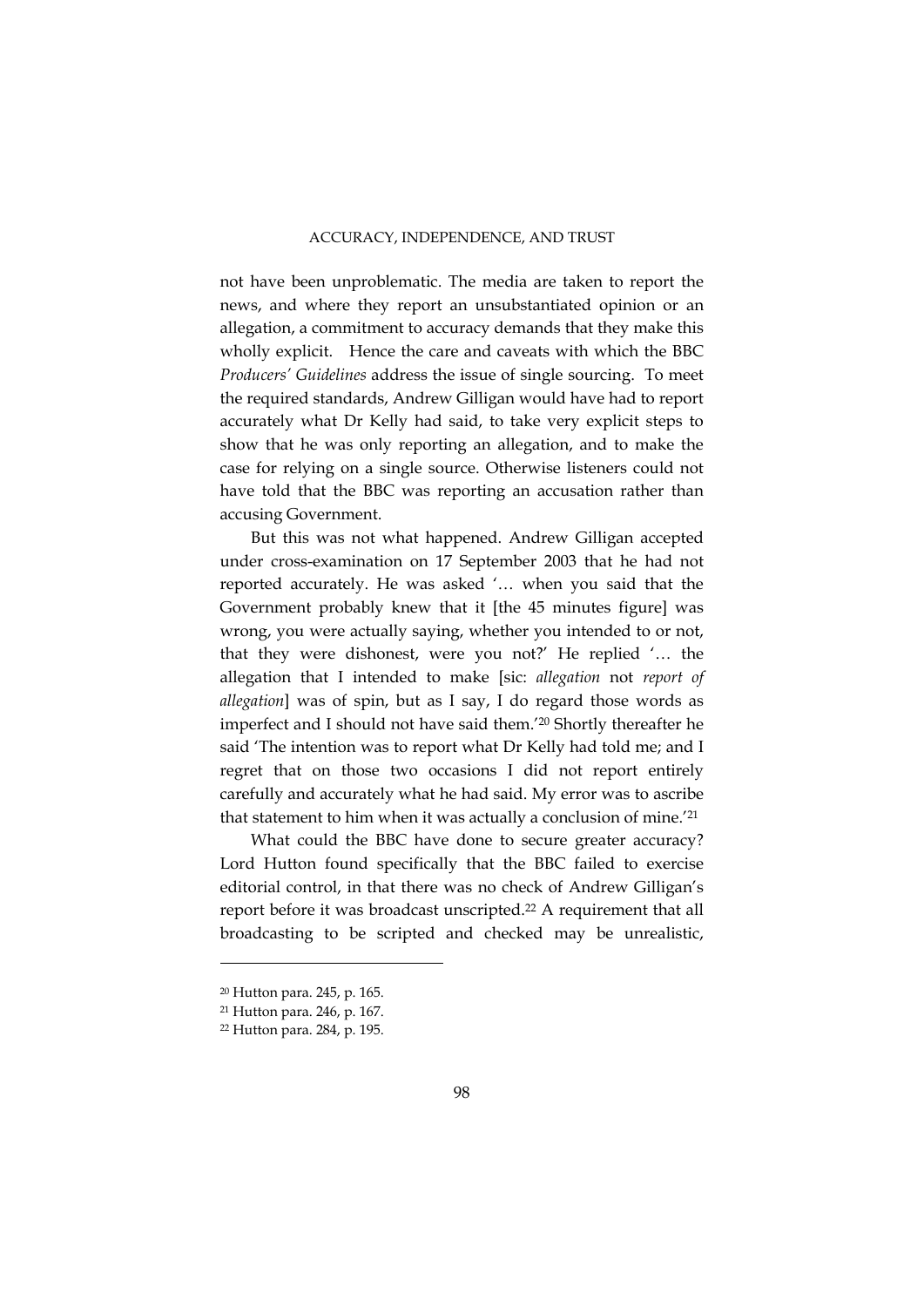although perhaps less unrealistic for broadcasting on very serious matters. But plausibly the editorial failing was rather more general, a matter of Gilligan's 'loose and distant relationship with Today', of his 'loose use of language and lack of judgement'.23

Lord Hutton also criticized BBC management and the Governors for failing to take steps to check the content or the accuracy of the 6.07 broadcast after receiving a complaint. Both BBC senior management and the Governors repeatedly defended their processes on the *assumption* that Gilligan had reported his source accurately, that he had reported an allegation and that he had not accused the Government of lying. They also pointed out repeatedly that the Government had made wider charges against the BBC, and insisted on the importance of standing up for BBC independence. However, on 17 September Mr Greg Dyke agreed when questioned that, when replying to Alastair Campbell on 27 June along these lines, he had not yet read Andrew Gilligan's notes, and that he had subsequently realized that the basis for claiming that Gilligan had reported a source accurately was weak.24 The evidence for reluctance within the BBC to check the accuracy of what had been broadcast at 6.07 is overwhelming: it is not a fiction created by Alastair Campbell's energetic — sometimes frenetic — letters to the BBC. It consists mainly of BBC internal documents written by editors, by BBC management, by managers and by the Chairman of the Governors. These documents show that those at the most senior levels in the BBC assumed, but did

<sup>23</sup> Hutton para. 284, p. 195.

<sup>&</sup>lt;sup>24</sup> 'I think if I had been able to go through Andrew Gilligan's notes in some detail and gone through them with him in some detail, we might have got to a point where we realised these were not comments that were directly attributable to Dr Kelly; and clearly I regret that.' Hutton para. 290, pp. 202–3.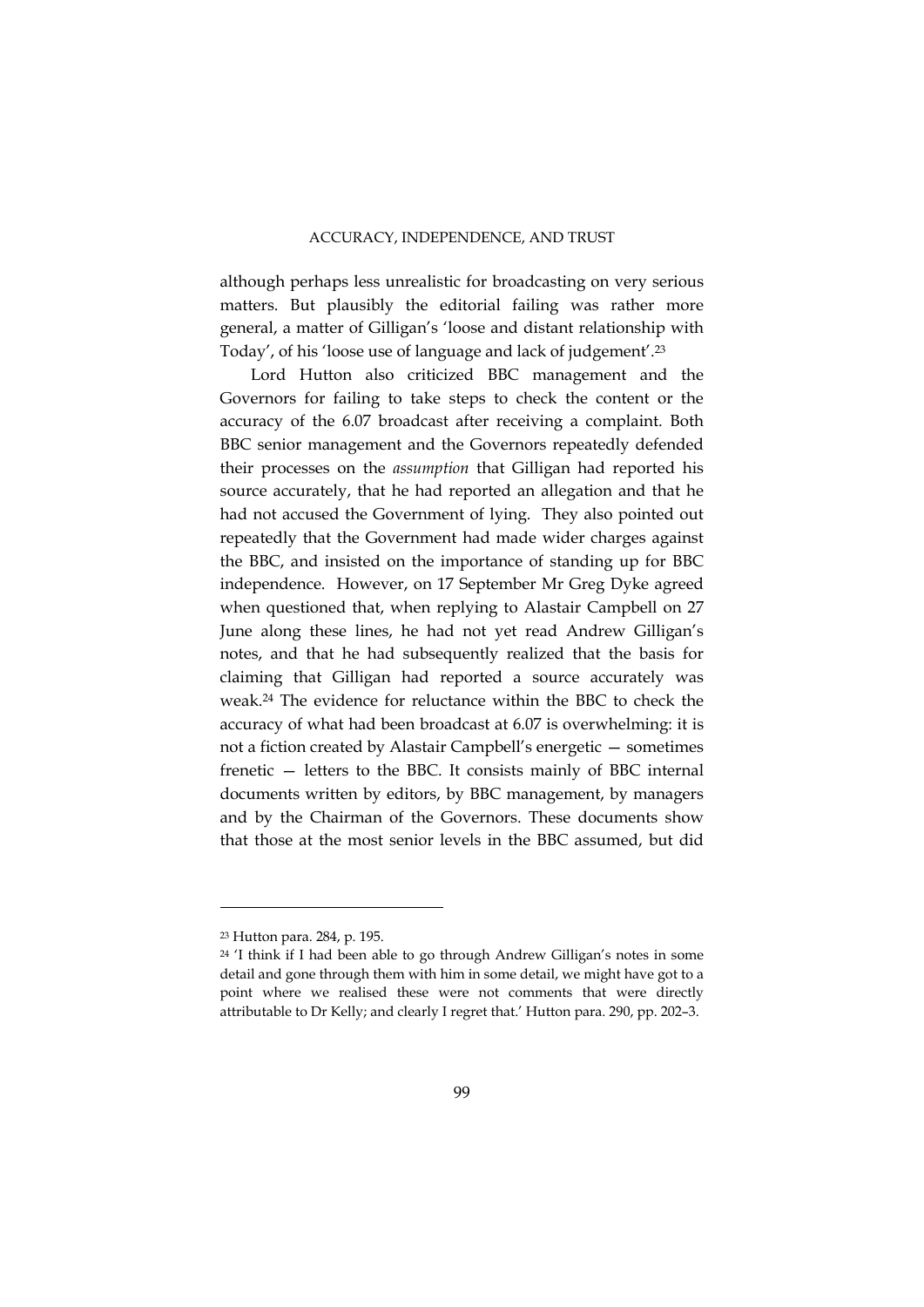not check, that the 6.07 broadcast had reported an allegation accurately.

### *Independence and accuracy*

This failure to check the evidence by an institution so strongly committed to accuracy is striking. So are the reasons given for not doing so. Ostensibly both BBC management and the Governors felt that if they did not defend the broadcast about which Government had complained, they would be failing to defend the independence of the BBC. Mr Gavyn Davies wrote to other Governors on 1 July 2004 putting the point dramatically: 'If the BBC allows itself to be bullied by this sort of behaviour from No 10, I believe that this could fatally damage the trust that the public places in us. ... This is a moment for the Governors to stand up and be counted. ... [W]e must not give any ground which threatens the fundamental independence of our news output, or suggests that the Governors have buckled to government pressure.'25 In the subsequent meeting of the Governors on 6 July 2003,<sup>26</sup> there is evidence of ample unease about the procedures that had been followed, or not followed, and about the fact that the Governors had not checked the accuracy of Gilligan's report for themselves, but the meeting nevertheless decided that the *Producers' Guidelines* had been adhered to. This position was maintained despite the fact that a number of well-placed people in the BBC had been worried about the quality of Gilligan's broadcast for some time. It was reasserted in the statement made by the BBC on 20 July after the death of Dr Kelly, which includes the statement: 'The BBC believes

<sup>25</sup> Hutton para. 269, p. 180.

<sup>26</sup> Hutton para. 272, pp. 182–9.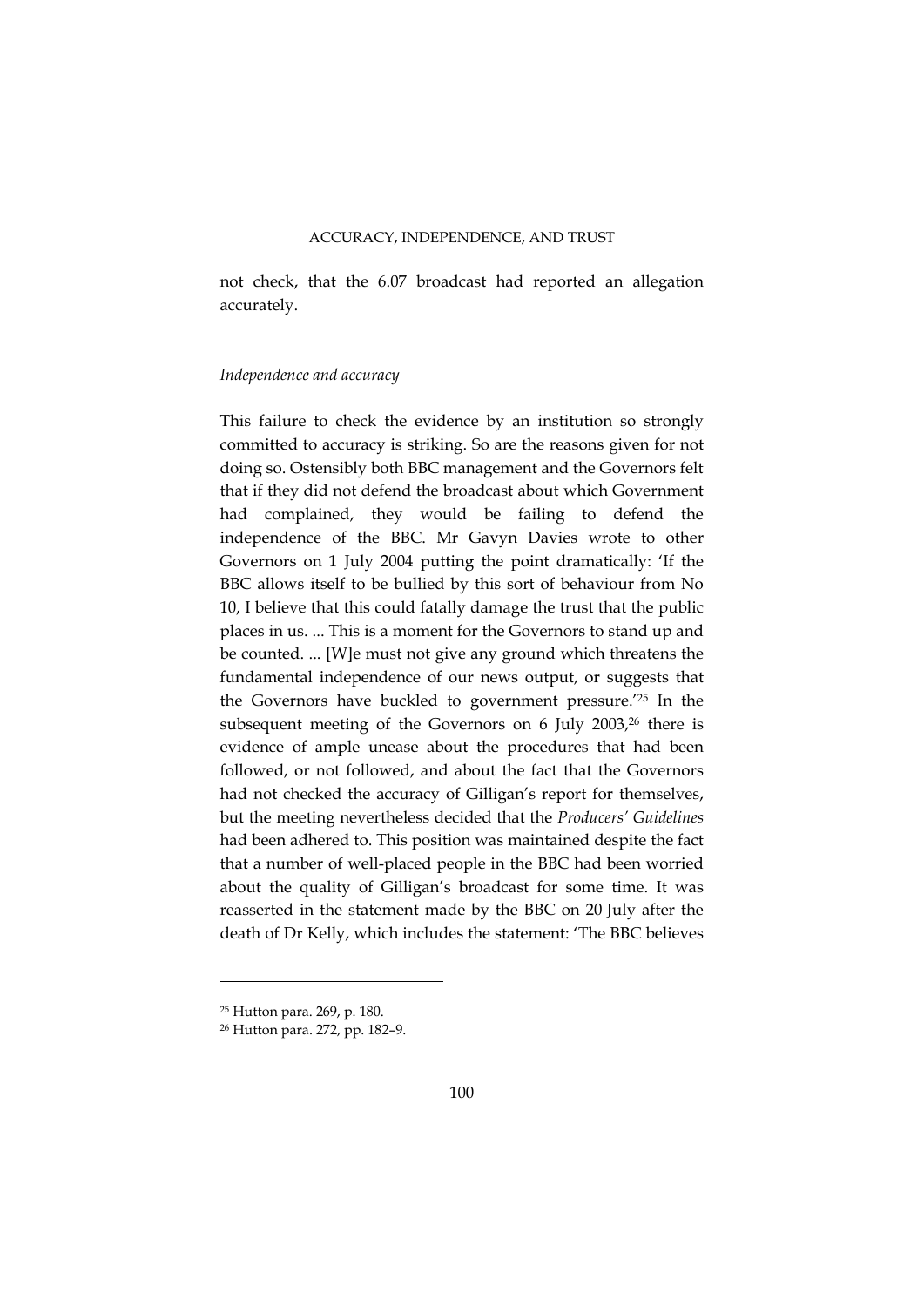we accurately interpreted and reported the factual information obtained by us during interviews with Dr Kelly.'27

The BBC in effect adopted a position in which the demands of independence and for accuracy were thought of as opposed. Yet the supposed conflict between the demands of independence and of accuracy is bogus. A principal reason why the BBC's institutional independence is to be taken so seriously is in order to secure a reliable and accurate source of information for citizens, that is not controlled by Government or by business. Attempts to subordinate accuracy to independence undermine the case for independence. Lord Hutton judged defence of independence and commitment to accuracy compatible when he ruled that while 'The Governors were right to take the view that it was their duty to protect the independence of the BBC', they should also have 'recognised more fully than they did that their duty to protect the independence of the BBC was not incompatible with giving proper consideration to whether there was validity in the Government's complaints.'28

How and why did the BBC and those who supported its stance come to see the dispute as a challenge to BBC independence? Part of the reason was no doubt that Alastair Campbell had subjected the BBC to a barrage of complaints, with the understandable result that journalists, editors and managers were fed up with him. This may explain the initial BBC failure to check the accuracy of the Gilligan broadcast; but it hardly explains (or justifies) the persistent refusal to consider whether the complaint had any basis. Seen with hindsight, there was an alternative approach whereby the complaint was promptly investigated and any aspects of the report for which no reasonable

<sup>27</sup> Hutton para. 159, p. 104.

<sup>28</sup> Hutton para. 291, p. 213.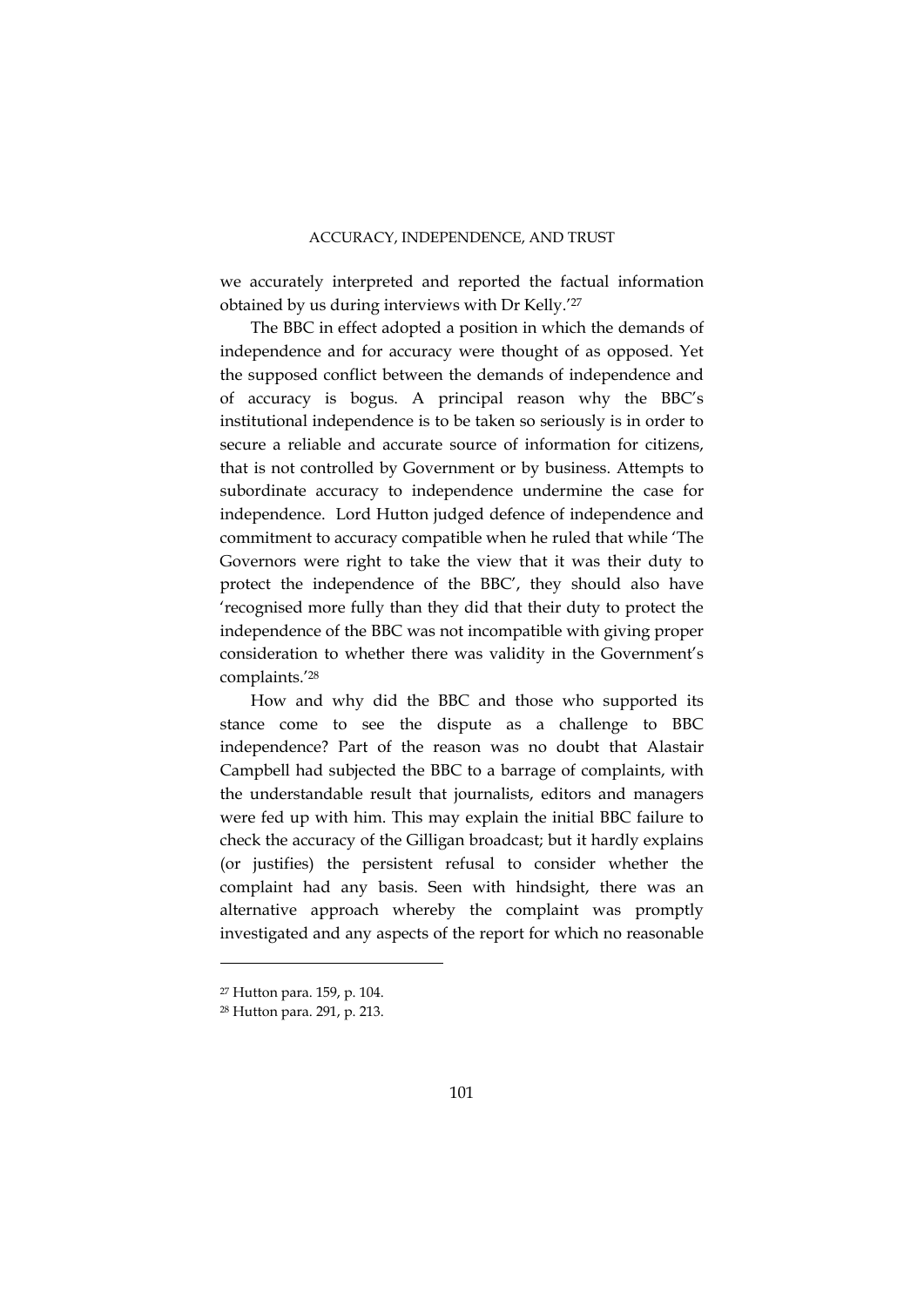evidence could be found in Andrew Gilligan's notes (and other sources) were identified and corrected by the BBC. That would not have been much of a 'climb down', it would have given evidence of serious commitment to accuracy, and it would not have compromised independence. Resignations would have been unnecessary. Public trust would have been respected rather than damaged.

Yet the BBC persisted in construing government complaints about inaccuracy as an attack on its independence, and so as a matter on which there could be no retreat. They did so despite the fact that it is hard to find evidence that anyone else, including Government, was challenging the BBC's independence. Alastair Campbell indeed made it explicit that the complaints he was voicing did not challenge BBC independence.29 The consistency with which the BBC avoided looking into the accuracy of the 6.07 broadcast until the Hutton Inquiry posed pointed questions suggests a very particular view of independence and of its importance for creating and maintaining trust.

#### *Independence and trust*

1

Why did senior people in the BBC feel that *any* move to check the accuracy of the 6.07 broadcast would compromise their independence and 'could fatally damage the trust that the public places in us'?30 Clearly the conception of independence that lies

<sup>29</sup> He wrote to the BBC Governors before the meeting of 6 July stating that 'I note from press cuttings that the BBC views my complaint as an attack upon the independence of the BBC. I want to assure you that is not the case. I respect the BBC's independence. I believe the BBC is one of the country's greatest assets and I have long been an admirer of its ethos, much of its journalism and many of its journalists.' Hutton para. 271, pp. 181–2. 30 See above n. 25.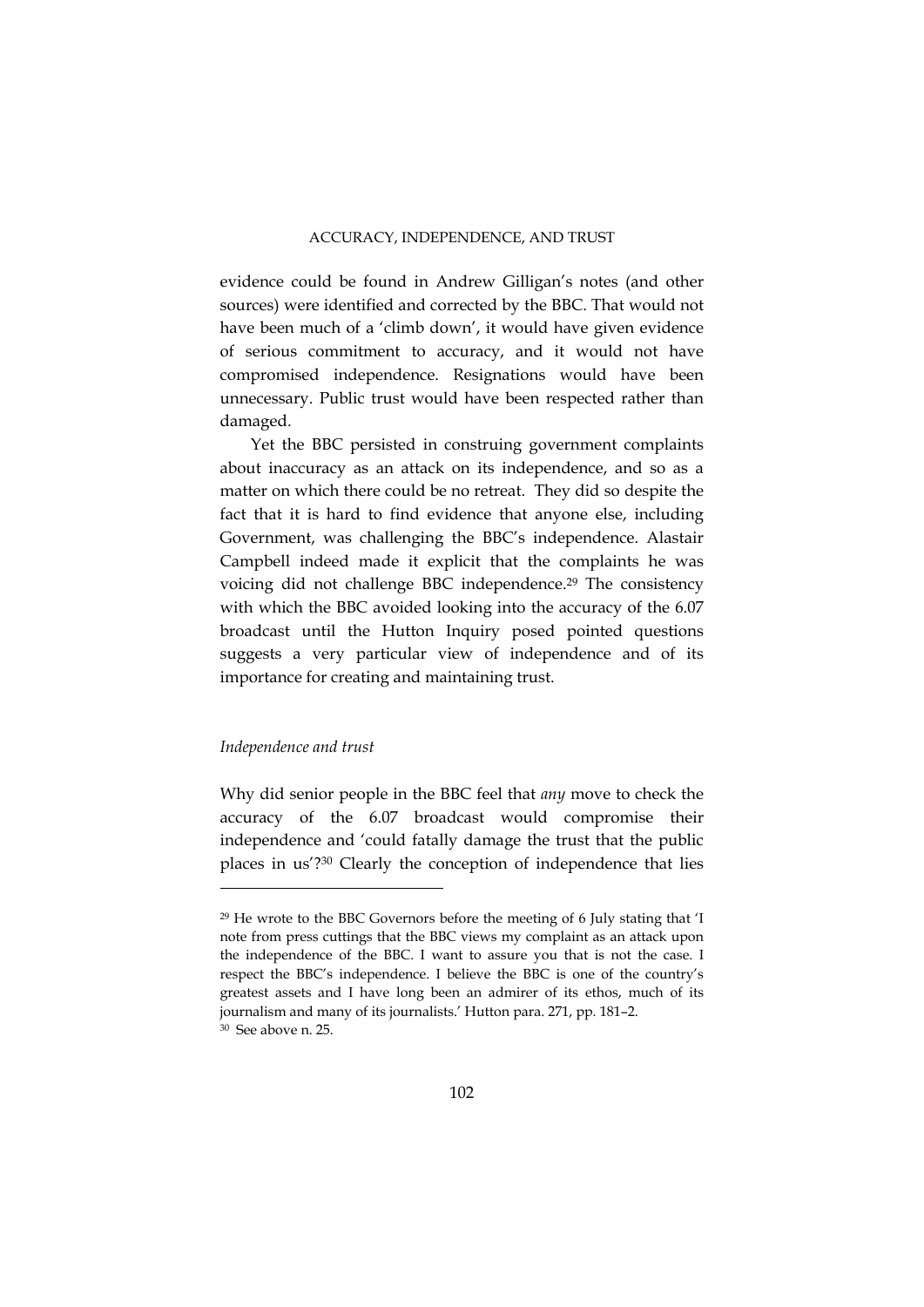behind this thought must be more radical than the robust *institutional* independence that statute, charter, licence fee and tradition secure for the BBC — which was not under threat. Some of the comments suggest those who took a more *radical* conception of independence saw it as more or less unconditional, in the way that individual rights to freedom of expression are more or less unconditional.

Freedom of expression has traditionally been seen as a right of *individuals*, and as distinct from media freedom and independence. For example, in *On Liberty* John Stuart Mill argues that individual liberty includes 'absolute freedom of opinion and sentiment on all subjects, practical or speculative, scientific, moral, or theological', and that 'liberty of expressing and publishing opinions' is 'practically inseparable' from 'freedom of opinion and sentiment'.<sup>31</sup> The classical arguments for a more or less unconditional view of individual freedom of expression do not require individuals to communicate accurately, or to achieve even meagre epistemic standards. Individuals may express false or unwarranted beliefs; they may be ignorant or crazy, but their freedom of expression will be restricted only by limited requirements not to endanger, defame or incite.

The twentieth century Declarations and Conventions on Human Rights also proclaim more or less unconditional rights to freedom of expression for individuals. For example, *Article 19* of the United Nations' *Universal Declaration of Human Rights* runs:

Everyone has the right to freedom of opinion and expression; this right includes freedom to hold opinions without interference and to

<sup>31</sup> John Stuart Mill, *On Liberty* (1859), in *On Liberty and other writings*, ed. Stefan Collini (Cambridge: Cambridge University Press, 1989), p. 15.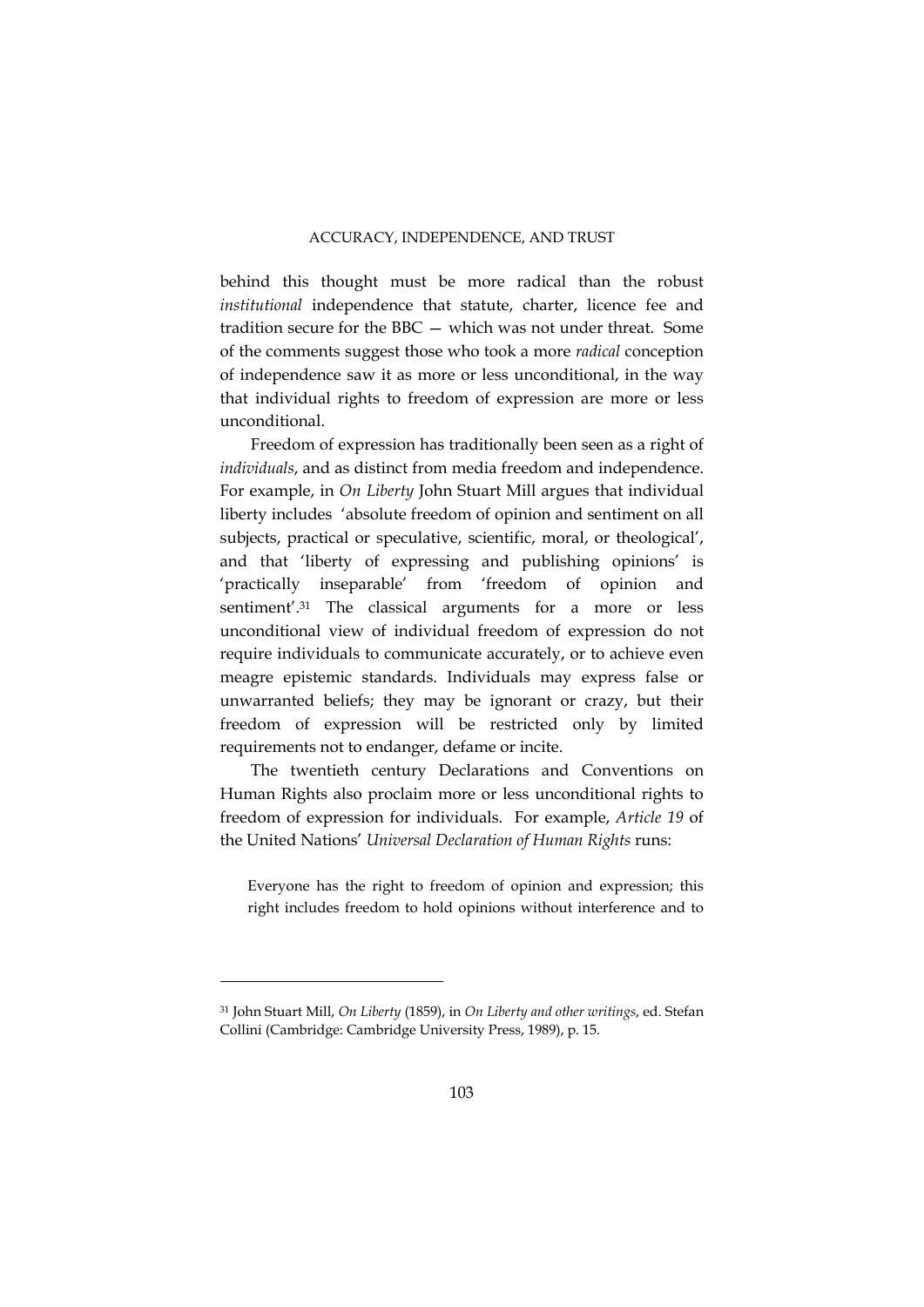seek, receive and impart information and ideas through any media and regardless of frontiers.32

The European Convention on Human Rights also proclaims a more or less unconditional freedom of expression as a right *of individuals*. *Article 10* begins with the words:

Everyone has the right to freedom of expression. This right shall include freedom to hold opinions and to receive and impart information and ideas without interference by public authority and regardless of frontiers.33

Freedom of expression does not provide a good model for press freedom. There are powerful arguments for press freedom, but they are different. They typically stress the importance of a free press for citizens and for democracy, and in doing so implicitly reject the view that the media have unconditional freedom of expression or unconditional independence. For if the media had unconditional freedom of expression, they would have no obligation to inform citizens accurately, let alone to assist them when they seek to 'impart information and ideas'. If the media had more or less unconditional freedom of expression, they could use their power to obstruct individuals' chances of expressing their opinions, or to hinder the expression of certain sorts of opinions. Convincing arguments for media freedom do not model it on freedom of expression, but as freedom linked to a requirement to inform citizens and others accurately.

<sup>32</sup> *Universal Declaration of Human Rights*, adopted by the General Assembly of the United Nations in 1948, http://www.un.org/Overview/rights.html

<sup>33</sup> *Convention for the Protection of Human Rights and Fundamental Freedoms*, http://www.echr.coe.int/Convention/webConvenENG.pdf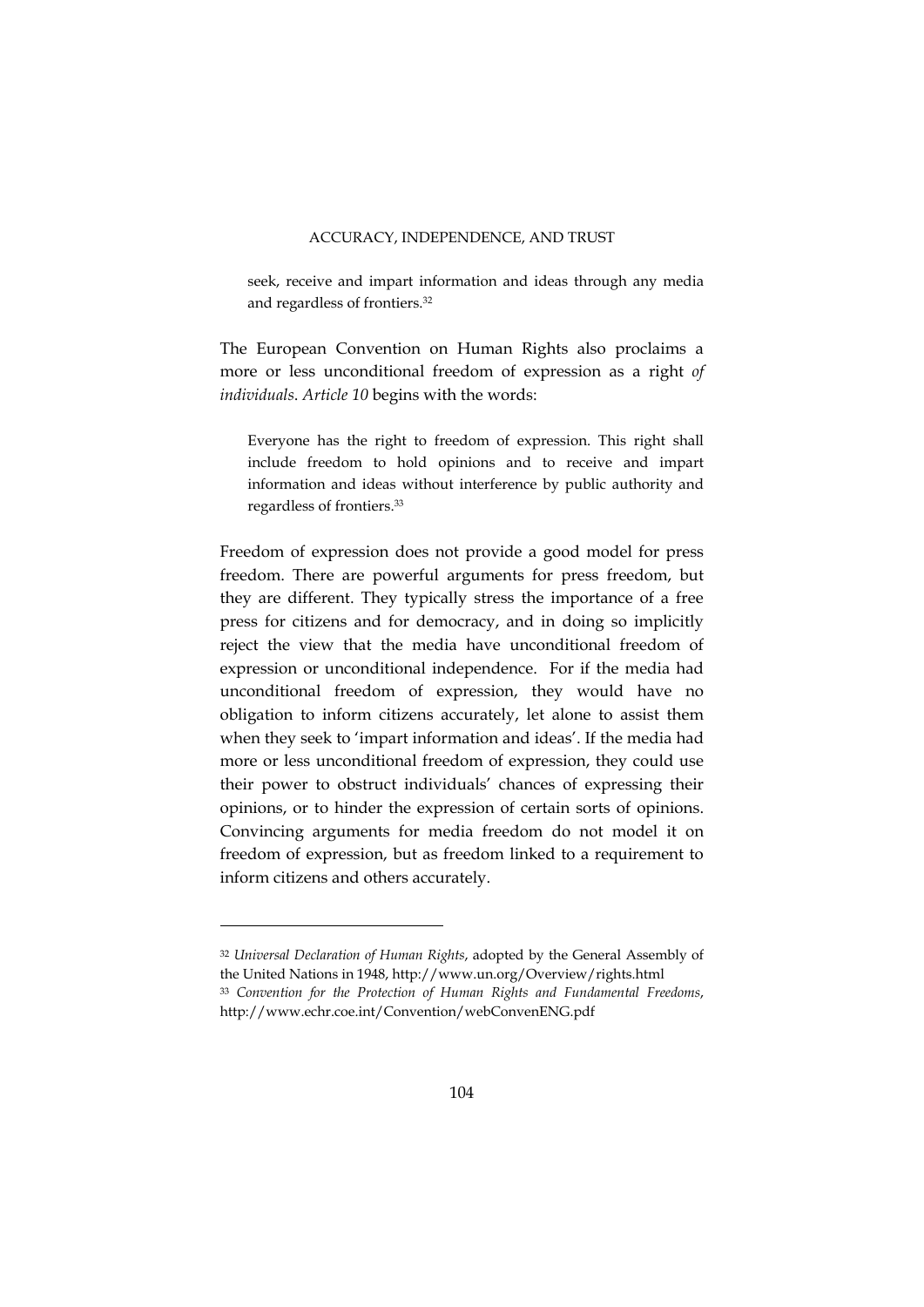Yet it has become increasingly common to equate media freedom with freedom of expression. For example, the campaigning group *Article 19*,34 depict media freedom as a form of freedom of expression. They describe their campaign for media freedom as 'the global campaign for freedom of expression'.35 Those who equate freedom of expression with media freedom are short of arguments. Powerful institutions — whether governments or the media — would no doubt often find the radical independence that is implied by a more or less unconditional view of freedom of expression convenient, and might be tempted to claim it. But if they enjoyed the same more or less unconditional rights to freedom of expression that the charters accord to individuals, they would not be bound by any obligation to aim for accuracy, let alone for more demanding standards. They would be as free to misinform as to inform citizens, to subvert as to support public debate and democracy. A conception of media freedom or independence that floats free of any obligation to aim for accuracy is therefore quite implausible. Such radical independence would undermine any basis for members of the public to judge where to place and where to refuse trust.

 The media do not claim explicitly that they should enjoy more or less unconditional freedom of expression. On the contrary, their very acceptance of codes and standards shows that they think media freedom is rightly limited in ways that individuals' freedom of expression is not. Yet — as the Hutton Report makes clear some parts of the media sometimes act as if they had a sufficiently

<sup>34</sup> They take their name from article 19 of the *Universal Declaration of Human Rights*, which proclaims *individual* rights to freedom of expression. 35 http://www.article19.org/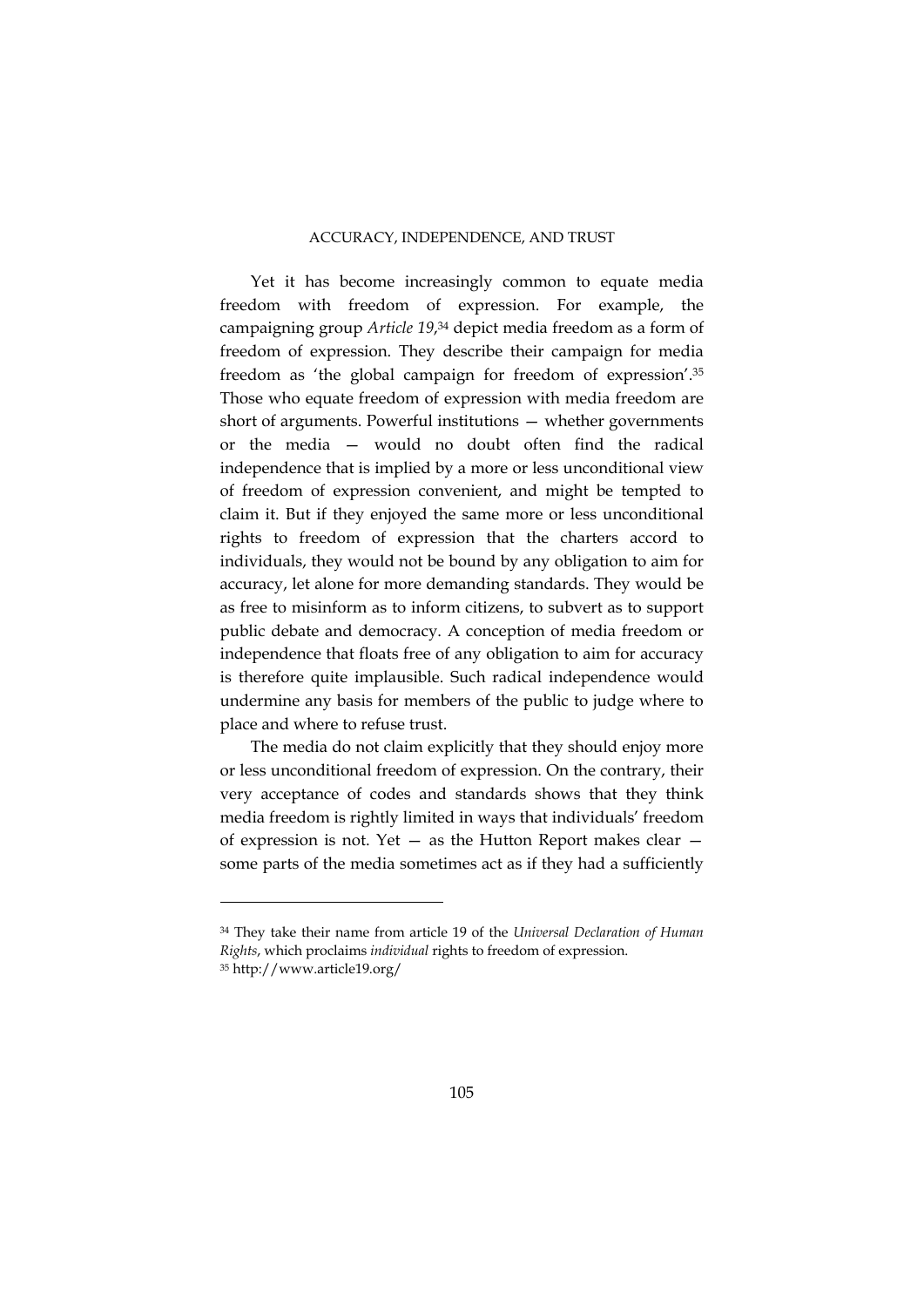wide freedom of expression to dispense them from at least some implications of a commitment to accuracy. It is not hard to see why this discrepancy between official view and actual conduct arises.

 An exaggerated conception of independence that subordinates accuracy can be tempting in many ways — to government, to the media and to others. Commitments to accuracy can stand in the way of a good story, of persuading others to view things in a certain way, of 'news management' and of spin. A culture of public relations and spin, of hype and exaggeration, lurks in the interstices of the events into which Lord Hutton inquired. These are all of them ways of marginalizing or reducing commitments to accuracy, and each damages the prospect of placing or refusing trust intelligently. Once public documents or reporting to the public are seen as modes of persuasion, accuracy as well as assessability may be subordinated to other agendas. The public may be left without the means to assess what they read or hear, or to check or challenge its truth. At that point all attempts to place or to refuse trust intelligently will be frustrated, and the public are left with little option but to veer blindly between suspicion and credulity.

 I do not think that the central parts of the Hutton Report reveal much that is new about the harm that can be caused when spin, persuasion, and public relations agendas dominate public communication. But in its interstices there are many glimpses of a culture of 'strategic' communication by Government and others, and of a culture that permits and fosters ways of reporting news that shade into ways of making and shaping news. This is a culture which makes it easy to lose sight of the reasons why communication has to be intelligible, accurate, and assessable by its audiences if it is to provide a basis for them to place or refuse trust intelligently.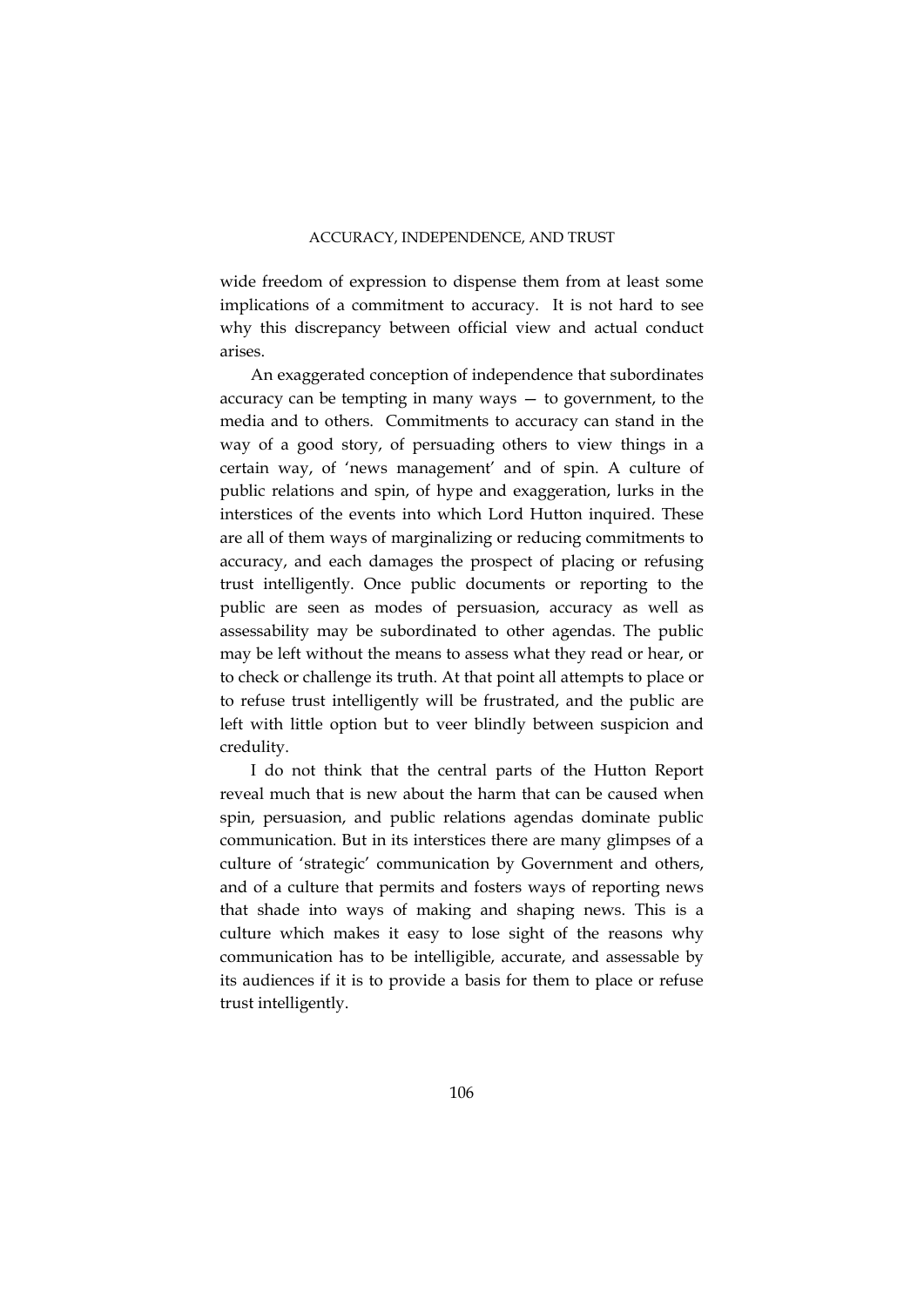#### *Process and trust*

The procedures that underlie and make a reality of a commitment to accurate communication have two benefits. The first, on which I have concentrated, is that well-used procedures provide a (fallible) means to accurate conclusions. They cannot guarantee accuracy: evidence is never complete; even good evidence does not track truth perfectly. Sometimes there is little evidence for accurate claims, or considerable evidence for inaccurate claims.

 The second advantage of procedures for securing accuracy is that they can be incorporated into communication in ways that provide others with the evidence they need to judge which claims are accurate and which commitments reliable. If we are to place and refuse trust in others' claims or commitments with discrimination, it is not enough that they make accurate claims and reliable commitments. They must also provide others with the means of assessing the truth of their claims and the reliability of their commitments. Fortunately, the very procedures that help secure accuracy will, if incorporated into communication with others, offer (fallible) means for others to assess accuracy and reliability, and so a (fallible) basis for placing or refusing trust.

 Many of the documents disclosed in the Hutton Report, and much of the questioning and cross-examination, rely on procedures that help secure accuracy, and that provide others with means to judge whether and how far to trust what they read, see or hear. The Report includes careful minutes of meetings; letters between senior office-holders; testimony before parliamentary committees; answers given in cross-examination. Repeatedly there is care and hesitation to choose the right word, to make the necessary distinctions, to note what an individual knew and did not know at a particular moment, to include the qualifications and caveats. The Report is full of the speech of people who do not view accuracy about complex matters as simple, and who are trained in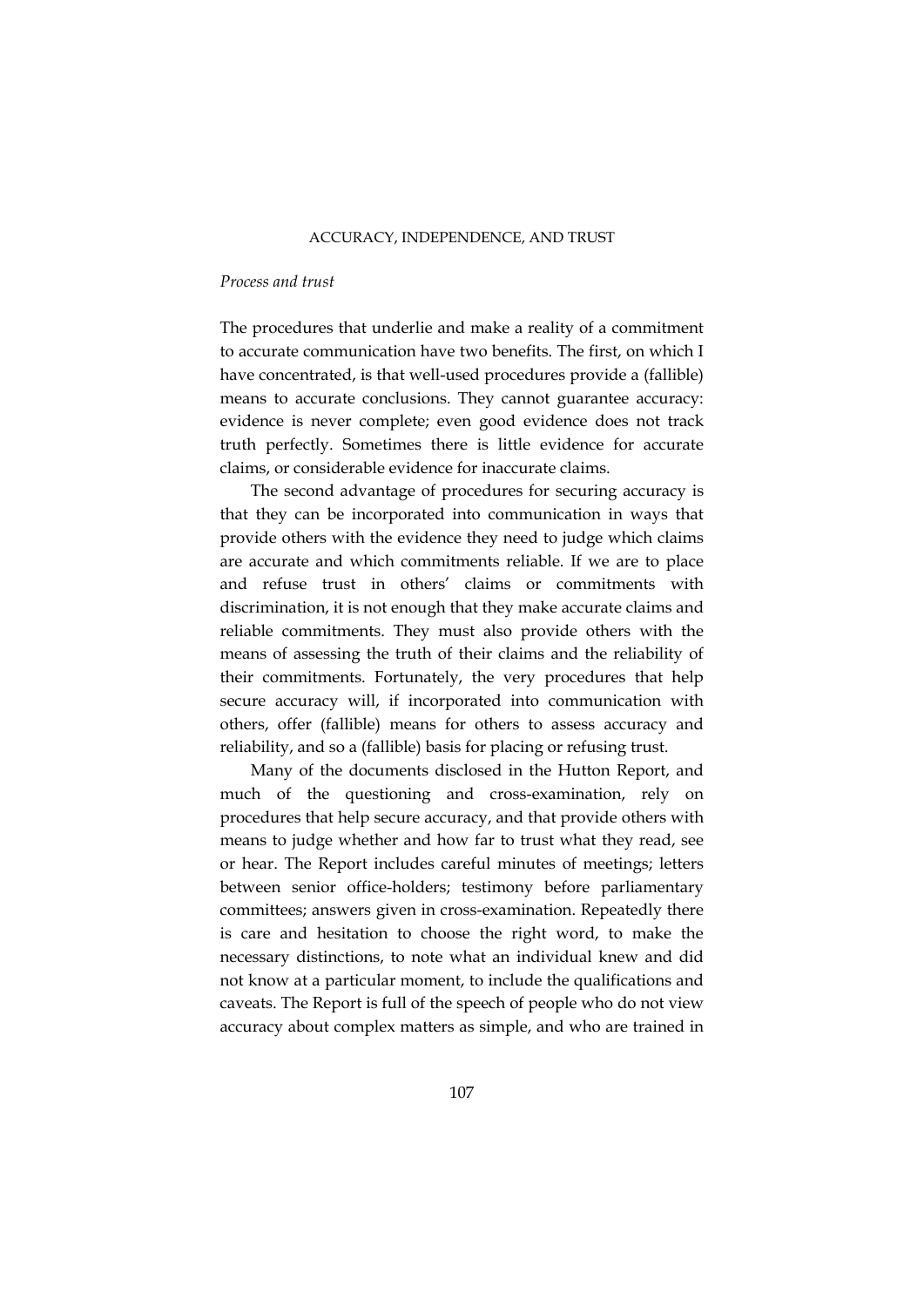procedures that support accuracy. Nevertheless, some of them not merely made claims that turned out to be inaccurate (hardly surprising given that accuracy is demanding), but dispensed with procedures that are important for securing accuracy. (The Butler Report on the processes by which intelligence was assessed and published comments on parallel issues.)

 With all this talent and training in communicating accurately, what went wrong? Was the whole affair just a reflection of the unavoidable looseness of fit between accuracy and the evidence for accuracy? That is unlikely to be the whole answer, in that sensitivity to that looseness of fit is exactly what training in the disciplines and procedures used for securing accuracy and communicating accurately is designed to deal with. Is it a case of a weak link in a chain, for example of simple failure in standards for reporting? That cannot be the full story, in that the BBC's *subsequent* handling of the issues continued to underplay the importance of accuracy and of procedures for maintaining and checking accuracy, in the name of an implausible conception of independence. That was what allowed the conflict to escalate. Beyond these failings there lies, I believe, a wider tendency to exaggerate or misconceive the forms of independence that the media require, at the cost of giving short shrift to accuracy and to evidence needed if citizens are to place and refuse trust intelligently.

So does the Hutton Report provide us with reasons not to place trust in the BBC? Were the events the inquiry investigated only an aberration in high places, or are they symptomatic of the way the BBC now works? I will leave the last word to a reporter from Radio Ulster who found the events that emerged in the Hutton Inquiry painful and barely credible. He said to me shortly after the death of Dr Kelly: 'Over here we are taught to check our facts and